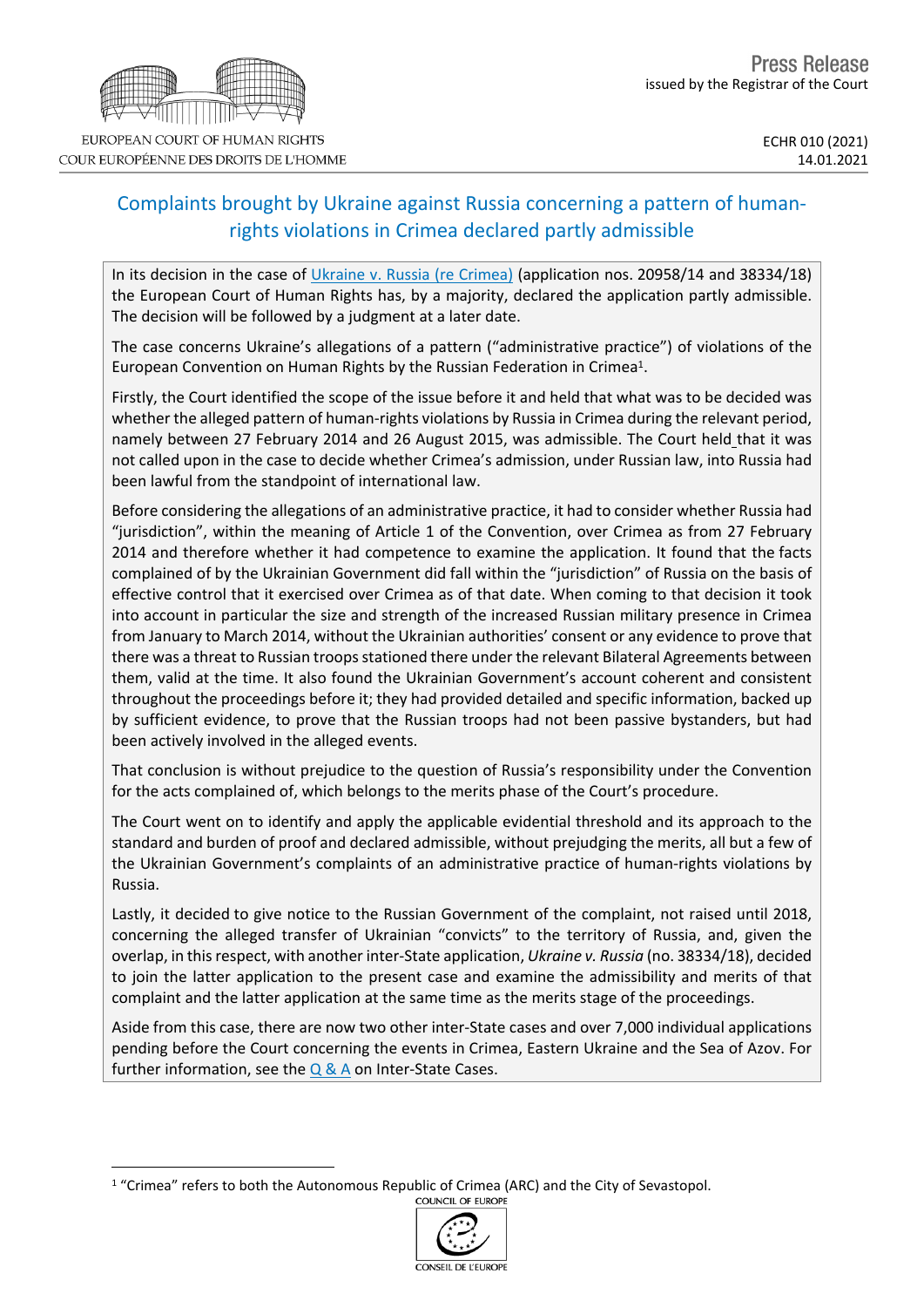# Principal facts

The Ukrainian Government maintains that Russia has from 27 February 2014 exercised effective control over the Autonomous Republic of Crimea (the ARC) and the City of Sevastopol, integral parts of Ukraine, owing to its military presence in Crimea and its support of both the local government and paramilitary forces. They allege that since that time Russia has exercised extraterritorial jurisdiction over a situation which has resulted in an administrative practice of human-rights violations.

In particular they allege that, on 27 February 2014, over 100 heavily armed men stormed the buildings of the Supreme Council and the Council of Ministers of the ARC. On the same day, Russia allegedly also dramatically increased its direct military presence in Crimea, without notifying the relevant Ukrainian authorities or receiving authorisation from them. By nightfall, the legitimate civilian authorities in Crimea had been removed by force and replaced with Russian agents. Russian troops and paramilitaries prevented the Ukrainian military forces from leaving their barracks and other Ukrainian units from being transferred from the mainland to the peninsula.

In the following days Russia deployed ever-increasing numbers of troops and prevented Ukraine from sending military reinforcement by establishing control over the entry and exit points into and from Crimea by land, sea and air and by sabotage operations. Up until 16 March Russia consolidated this control over Crimea by blocking all Ukrainian service personnel in their barracks, depriving them of communication with the outside world. This led to the transfer of power to the new local authorities, which then declared the independence of Crimea after a "referendum" held on 16 March 2014. On 18 March 2014 Russia, the "Republic of Crimea" and the City of Sevastopol signed the "Treaty of Unification".

The Russian Government argue, on the other hand, that they only exercised jurisdiction in Crimea and Sevastopol after 18 March 2014, when those territories became part of Russia under the "Treaty of Unification", and not before. The "referendum" and the "reunification" were the result of a series of protests in Ukraine, known as "Euromaidan" or "Maidan", which had taken place between November 2013 and February 2014, leading to the ousting of the President of Ukraine and a series of political and constitutional changes. The Russian Government maintain that they were not responsible for those events or for any resultant disorder.

They argue, moreover, that Russian armed forces had always been present in Crimea, and their presence was provided for under bilateral agreements between Russia and Ukraine. They submit that, between 1 March and 17 March 2014, those armed forces stood ready to "assist the Crimean people in resisting attack by the Ukrainian armed forces", to "ensure that the Crimean population could make a democratic choice safely without fear of reprisal from radicals", to "ensure the normal expression of the will of those living in Crimea" and/or "to ensure the protection of Russian military forces and objects". This did not mean, however, that Russia had effective control over Crimea in that period.

## Complaints, procedure and composition of the Court

The Ukrainian Government complain that Russia was responsible for an administrative practice of human-rights violations. As illustrations of the alleged practice they essentially rely on individual incidents, and on the effects of general measures adopted in respect of Crimea, during the period from 27 February 2014, the date from when they allege that Russia exercised extraterritorial jurisdiction over Crimea, until 26 August 2015, the date of introduction of their second application. They further state that the purpose of their application is not to seek individual findings of violations and just satisfaction but rather to establish that there was a pattern of violations, to put an end to them and to prevent their recurrence.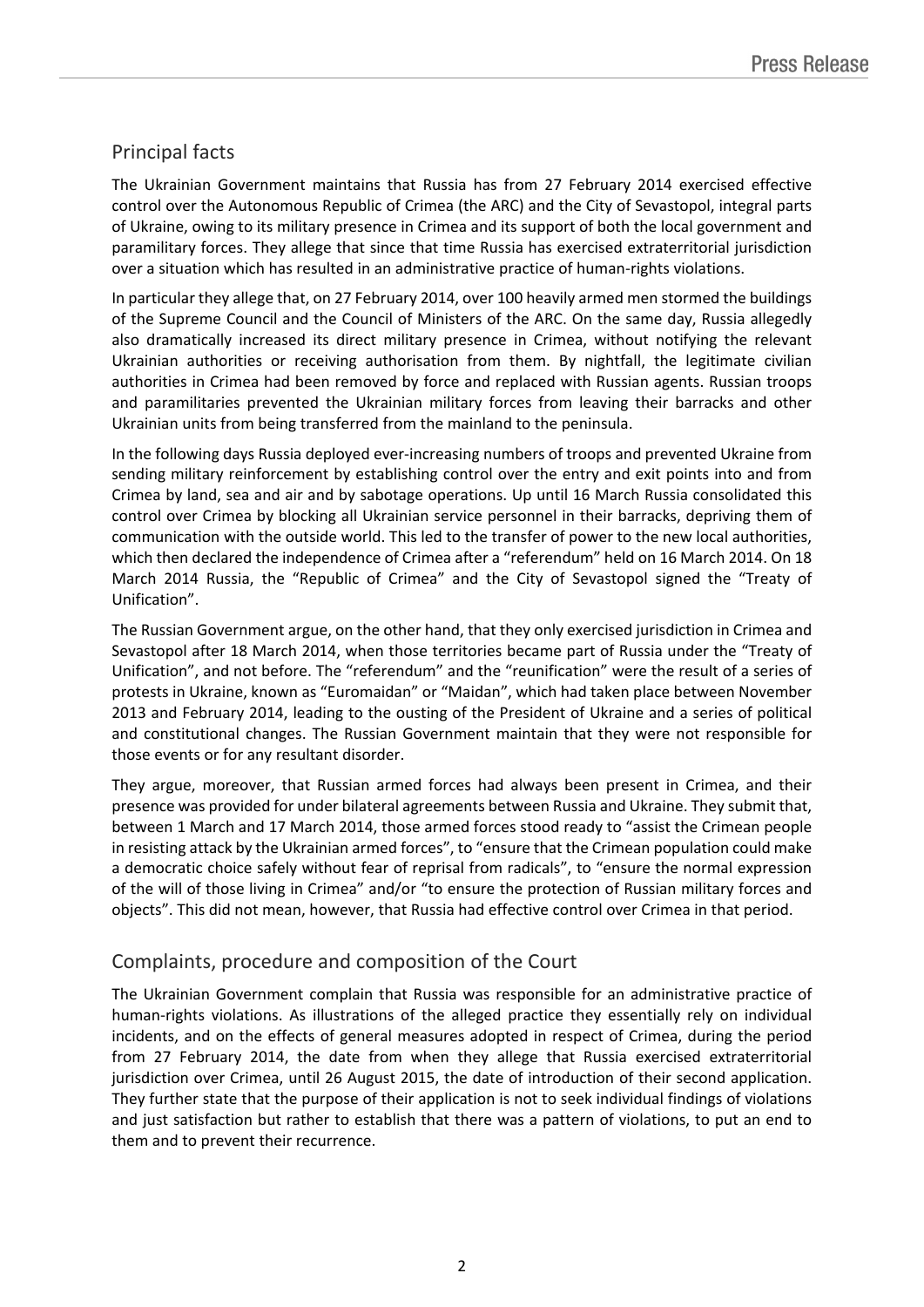The Ukrainian Government relies on several Articles of the Convention, in particular Article 2 (right to life), Article 3 (prohibition of inhuman treatment and torture), Article 5 (right to liberty and security), Article 6 (right to a fair trial), Article 8 (right to respect for private life), Article 9 (freedom of religion), Article 10 (freedom of expression) and Article 11 (freedom of assembly). They also complain under Article 14 (prohibition of discrimination), Article 1 of Protocol No. 1 (protection of property), Article 2 of Protocol No. 1 (right to education) and Article 2 of Protocol No. 4 (freedom of movement).

The case originates in two applications (nos. 20958/14 and 42410/15) against Russia lodged with the Court by Ukraine on 13 March 2014 and 26 August 2015, respectively. Both applications concern events in Crimea and Eastern Ukraine. On 11 June 2018 the two applications were joined and given the new name *Ukraine v. Russia (*re *Crimea)* under application no. 20958/14. Complaints relating to events in Eastern Ukraine were placed under application no. 8019/16.

The Court applied Rule 39 of the Rules of Court (interim measures) to the case. It called upon Russia and Ukraine to refrain from measures, in particular military action, which might bring about violations of the civilian population's Convention rights, notably under Articles 2 (right to life) and 3 (prohibition of inhuman or degrading treatment).

On 7 May 2018 the Chamber dealing with these inter-State cases relinquished jurisdiction in favour of the Grand Chamber<sup>2</sup>.

The McGill Centre for Human Rights and Legal Pluralism at McGill University, Canada, was granted leave to intervene in the written proceedings as a third party.

A Grand Chamber hearing was held in Strasbourg on 11 September 2019.

The decision was given by the Grand Chamber of 17 judges, composed as follows:

Robert **Spano** (Iceland), *President*, Linos-Alexandre **Sicilianos** (Greece), Jon Fridrik **Kjølbro** (Denmark), Ksenija **Turković** (Croatia), Angelika **Nußberger** (Germany), Síofra **O'Leary** (Ireland), Vincent A. **De Gaetano** (Malta), Ganna **Yudkivska** (Ukraine), Aleš **Pejchal** (the Czech Republic), Krzysztof **Wojtyczek** (Poland), Stéphanie **Mourou-Vikström** (Monaco), Pere **Pastor Vilanova** (Andorra), Tim **Eicke** (the United Kingdom), Latif **Hüseynov** (Azerbaijan), Jovan **Ilievski** (North Macedonia), Gilberto **Felici** (San Marino), Bakhtiyar **Tuzmukhamedov** (the Russian Federation)*,* ad hoc *Judge*,

and also Søren **Prebensen**, *Deputy Grand Chamber Registrar.*

<sup>&</sup>lt;sup>2.</sup> Under Article 30 of the European Convention on Human Rights, "Where a case pending before a Chamber raises a serious question affecting the interpretation of the Convention or the Protocols thereto, or where the resolution of a question before the Chamber might have a result inconsistent with a judgment previously delivered by the Court, the Chamber may, at any time before it has rendered its judgment, relinquish jurisdiction in favour of the Grand Chamber, unless one of the parties to the case objects".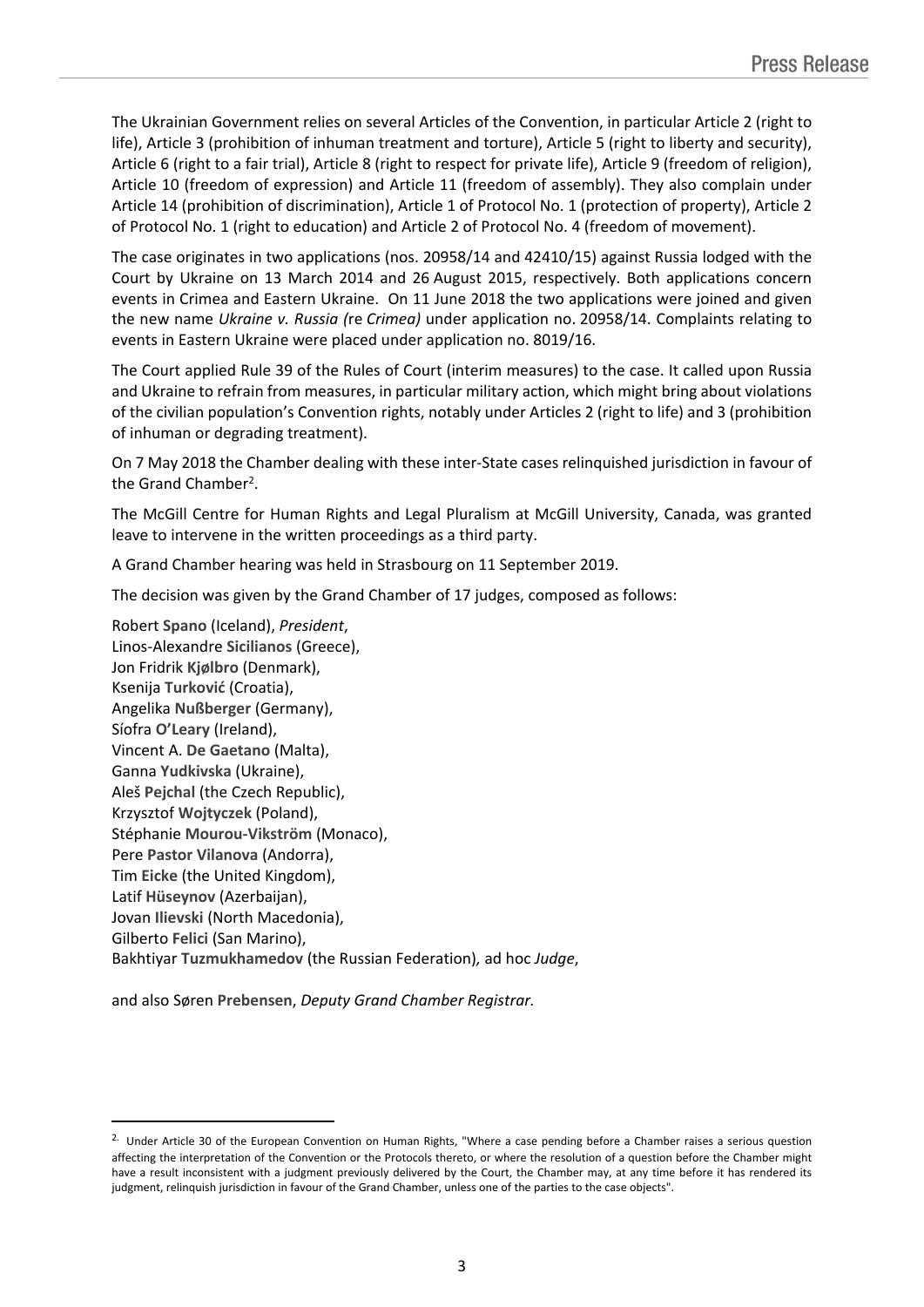# Decision of the Court

## Scope of the case

Firstly, the Court pointed out that what wasto be decided in the case was whether the alleged pattern of human-rights violations by Russia in Crimea between 27 February 2014 and 26 August 2015 was admissible. The events relating to the Maidan protests in Kyiv and the issue of the legality, as a matter of international law, of Crimea's purported integration into the Russian Federation following the "referendum" held in Crimea in March 2014 were not relevant for the Court's examination of the case. Nor indeed had those matters actually been referred to the Court and they were therefore outside the scope of the case.

Given that definition of the scope of the case, the Court decided to lift the interim measure applied in March 2014.

#### Jurisdiction

#### *From 27 February to 18 March 2014*

The Court found that there was sufficient evidence for it to conclude that Russia had exercised effective control over Crimea in the period in dispute between the parties, namely from 27 February to 18 March 2014.

In particular, although Russian troops on the peninsula had not exceeded the limit of 25,000 set out in the relevant bilateral agreements, the figures demonstrated that they had nearly doubled within a short space of time, increasing from some 10,000 in late January 2014 to around 20,000 in mid-March 2014. In the Court's view, the increased military presence of Russia in Crimea during that period was, at the very least, significant.

It also noted that the Russian Government had not contested the assertion that the Russian military forces stationed in Crimea had been superior to the Ukrainian troops in technical, tactical, military and qualitative terms.

The Russian Government had not justified such an increase in the Russian military presence by any concrete evidence showing that there had been a threat to the troops stationed in Crimea at the time.

Furthermore, the increase had taken place without the consent or cooperation of the Ukrainian authorities, as evidenced by diplomatic communiqués objecting to the deployments and movements in question.

Moreover, contrary to the Russian Government's arguments that their soldiers deployed in Crimea at the time had been passive bystanders, the Ukrainian Government had provided highly detailed, chronological and specific information, as well as sufficient evidence, showing active participation of Russian service personnel in the immobilisation of Ukrainian forces.

The Ukrainian Government's account had remained coherent throughout the proceedings before the Court, with consistent information regarding the manner, place and time of the alleged events leading to the transfer of power to the new local authorities, which had then organised the "referendum", declared the independence of Crimea and taken active steps towards its integration into Russia.

Lastly, the Court had particular regard to two uncontested statements by President Putin. The first had been made in a meeting with heads of security agencies during the night of 22 to 23 February 2014, saying that he had taken the decision to "start working on the return of Crimea to the Russian Federation", while in the second, during a television interview given on 17 April 2014, he had expressly acknowledged that Russia had "disarm[ed] military units of the Ukrainian army and law-enforcement agencies" and that "Russian servicemen [had] back[ed] the Crimean self-defence forces".

*From 18 March 2014*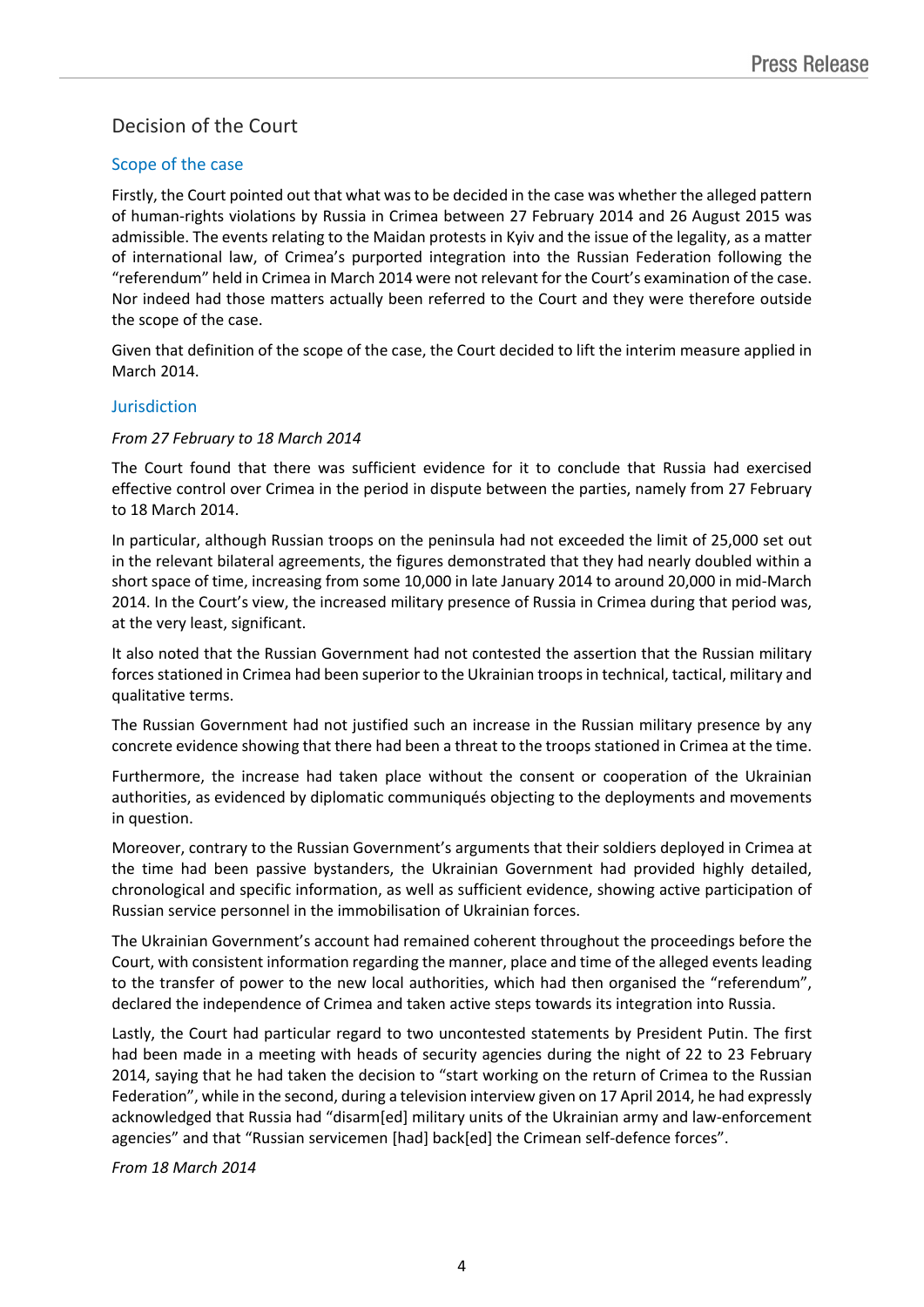The Court noted that it was common ground between the partiesthat Russia had exercised jurisdiction over Crimea after 18 March 2014. However, their positions differed as to the legal basis of that jurisdiction. Unlike the Ukrainian Government, who asserted that that jurisdiction was based on "effective control", the Russian Government considered that it "would be inappropriate" to determine that issue because it "would take the Court into questions concerning sovereignty between Statesthat [were] outside its jurisdiction".

For the purposes of this admissibility decision, the Court decided to proceed on the basis of the assumption that the jurisdiction of Russia over Crimea was in the form or nature of "effective control over an area" – rather than of territorial jurisdiction. The Court reiterated in this connection that it was not called upon to decide whether Crimea's admission, as a matter of Russian law, into Russia had been lawful from the standpoint of international law.

### *Conclusion*

The Court considered that the alleged victims of the administrative practice complained of by the Ukrainian Government fell within the "jurisdiction" of Russia and that the Court therefore had competence to examine the application. That conclusion was without prejudice to the question of whether Russia was responsible under the Convention for the acts which formed the basis of the Ukrainian Government's complaints, which belonged to the merits phase of the Court's procedure.

### Admissibility

Firstly, the Court found that the rule of non-exhaustion of domestic remedies was not applicable in the circumstances of the present case, which involved allegations of an administrative practice. It therefore dismissed the Russian Government's objection on that point.

The Court then went on to assess the evidence available to it in order to determine whether or not the Ukrainian Government's allegations could be said to meet the evidentiary threshold (prima facie) required at the admissibility stage of the proceedings for allegations of an administrative practice.

The Court considered that, on the whole, there was sufficient prima facie evidence regarding both the "repetition of acts" and "official tolerance", component elements of an alleged administrative practice of:

- enforced disappearances and the lack of an effective investigation into such a practice under Article 2;
- ill-treatment and unlawful detention under Articles 3 and 5;
- extending application of Russian law to Crimea with the result that as from 27 February 2014 the courts in Crimea could not be considered to have been "established by law" within the meaning of Article 6;
- automatic imposition of Russian citizenship and raids of private dwellings under Article 8;
- harassment and intimidation of religious leaders not conforming to the Russian Orthodox faith, arbitrary raids of places of worship and confiscation of religious property under Article 9;
- suppression of non-Russian media under Article 10;
- prohibiting public gatherings and manifestations of support, as well as intimidation and arbitrary detention of organisers of demonstrations under Article 11;
- expropriation without compensation of property from civilians and private enterprises under Article 1 of Protocol No. 1;
- suppression of the Ukrainian language in schools and harassment of Ukrainian-speaking children at school under Article 2 of Protocol No. 1;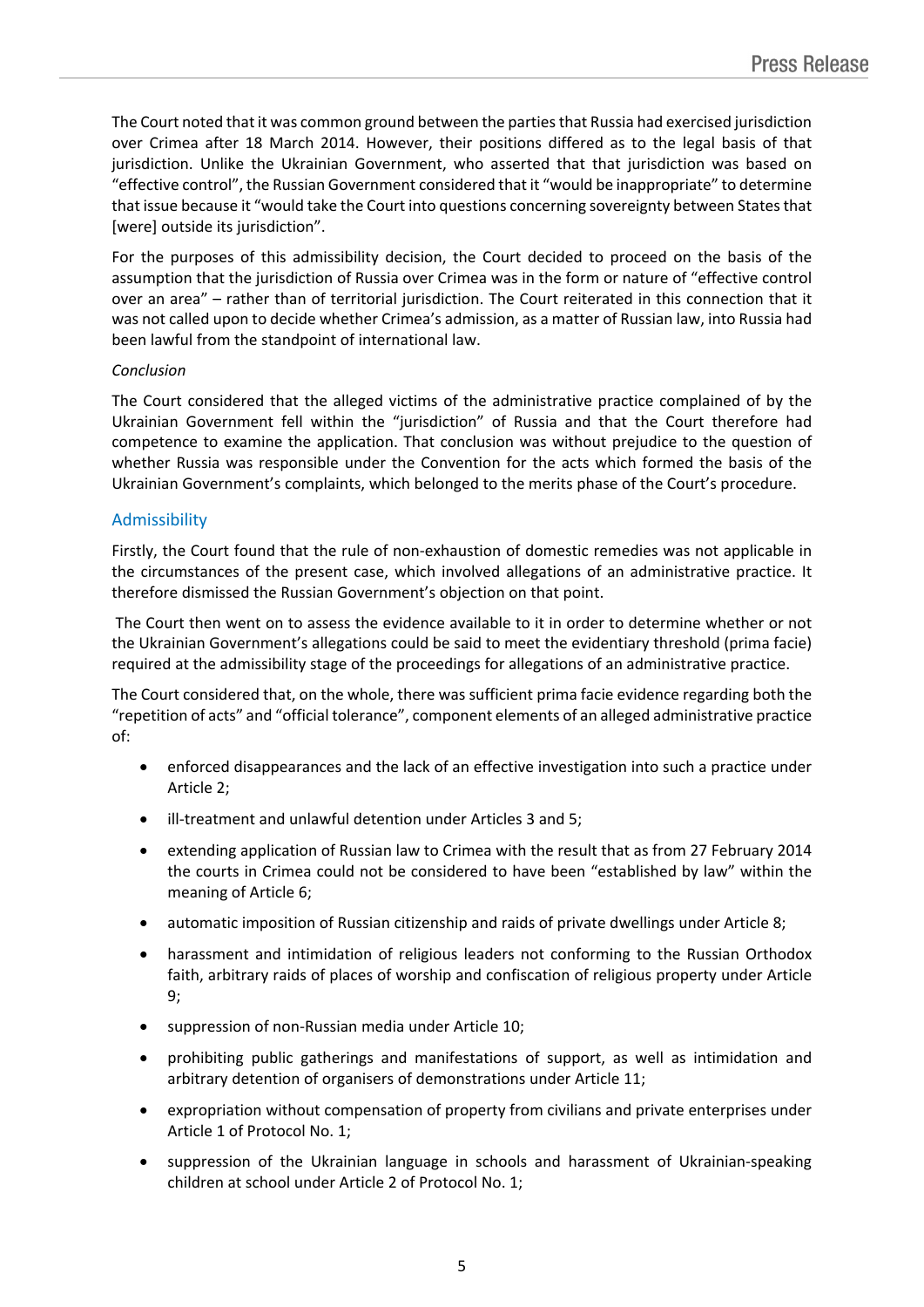- restricting freedom of movement between Crimea and mainland Ukraine, resulting from the *de facto* transformation (by Russia) of the administrative delimitation into a border (between Russia and Ukraine) under Article 2 of Protocol No. 4;
- and, targeting Crimean Tatars under Article 14, taken in conjunction with Articles 8, 9, 10 and 11 of the Convention and with Article 2 of Protocol No. 4 to the Convention.

The Court found in particular that the above allegations were consistent with the conclusions set out in a number of reports by intergovernmental and non-governmental organisations, notably a report of 2017 by the Office of the United Nations High Commissioner for Human Rights<sup>3</sup>.

Moreover, as concerned certain allegations, the regulatory nature and the content of the measures complained of provided in themselves sufficient prima facie evidence.

However, as to the allegations of an administrative practice of killing and shooting, the Court found that the incidents referred to had not amounted to a pattern of violations. Concerning the short-term detention of foreign journalists and the seizure of their equipment in the first half of March 2014, it found that the limited number of allegations did not point to an administrative practice either. Furthermore, the Ukrainian Government had submitted no evidence as concerned the alleged practice of nationalising the property of Ukrainian soldiers. Accordingly, the required standard of proof had not been met and those complaints were rejected as inadmissible.

Lastly, the Court decided to give notice to the Russian Government of the complaint regarding "transfer of convicts" from Crimea to correctional institutions on the territory of Russia. That issue had been raised for the first time in the Ukrainian Government's submissions before the Grand Chamber in December 2018 and the Court could thus not, on the basis of the case file, determine the admissibility of the complaint at the current stage.

Moreover, it considered it appropriate to examine both the admissibility and the merits of the "transfer of convicts" complaint and another inter-State application, Ukraine v. Russia (no. 38334/18) in which that complaint was also raised, at the same time as the merits stage of these proceedings. In consequence, it joined application no. 38334/18 to the present case.

*The decision is available in English and French.*

This press release is a document produced by the Registry. It does not bind the Court. Decisions, judgments and further information about the Court can be found on [www.echr.coe.int.](http://www.echr.coe.int/) To receive the Court's press releases, please subscribe here: [www.echr.coe.int/RSS/en](http://www.echr.coe.int/RSS/en) or follow us on Twitter [@ECHR\\_CEDH](https://twitter.com/ECHR_CEDH).

#### **Press contacts**

During the current public-health crisis, journalists can continue to contact the Press Unit via [echrpress@echr.coe.int](mailto:echrpress@echr.coe.int).

#### **Tracey Turner-Tretz**

Denis Lambert Inci Ertekin Neil Connolly

<sup>&</sup>lt;sup>3</sup> Report on the situation of human rights in the temporarily occupied Autonomous Republic of Crimea and the city of Sevastopol (Ukraine), dated 25 September 2017, covering the period from 22 February 2014 to 12 September 2017 ("the OHCHR 2017 Report") **Error! Bookmark not defined.**